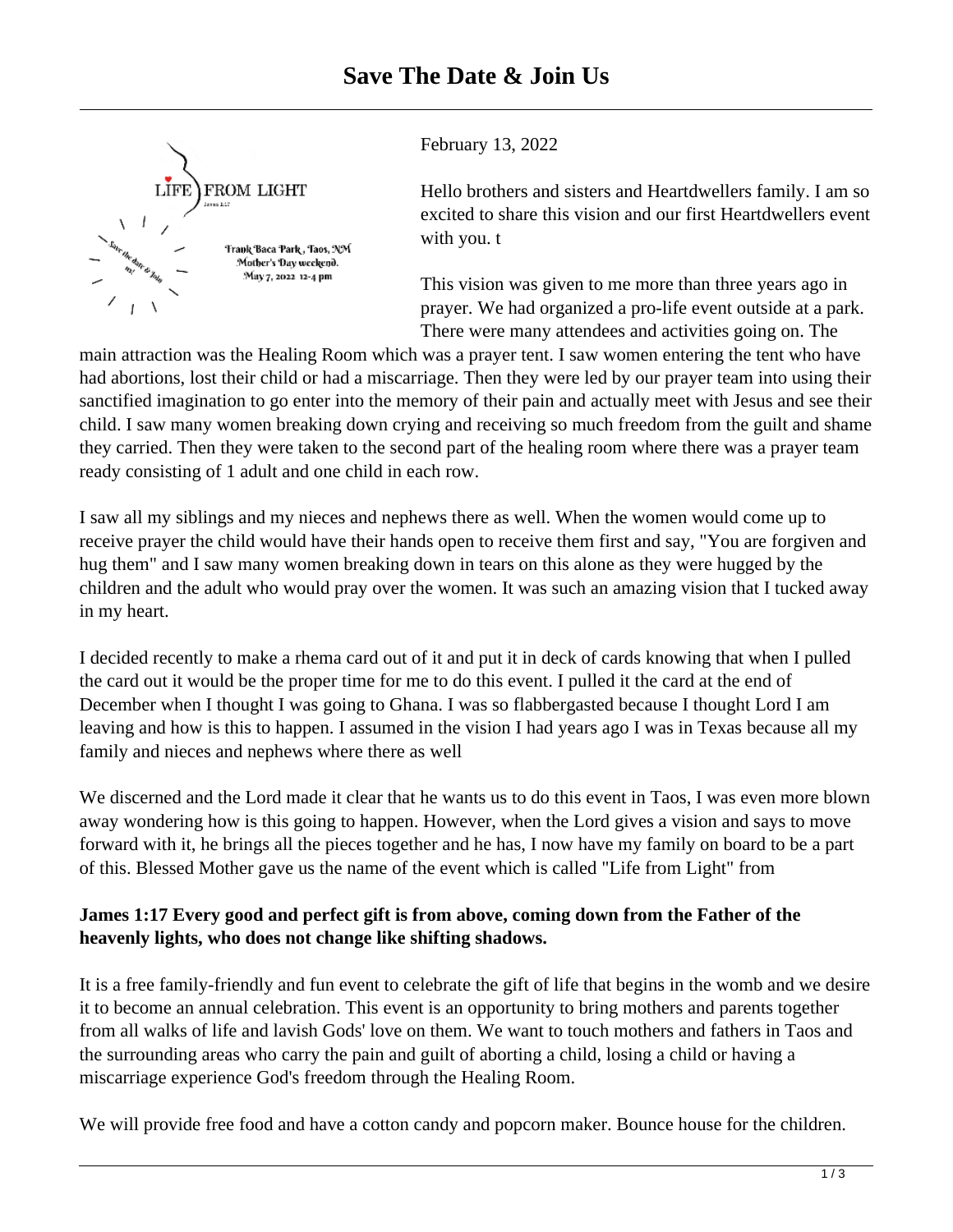There will be powerful speakers who will share their stories. Activities consisting of music, poetry/spoken word performers, were looking into getting a children choir to perform, intercession , face painting, and a balloon release where we will write a name on the balloon in remembrance of a lost child or aborted baby to let them know they are not nameless or faceless as we release the balloons to heaven. This event will help bring the reality of how precious life is and how children truly are a gift from the Lord to give expecting mothers much hope for the future. We will also provide goodie bags for every attended and free t-shirts

The Goal and objective of this event is to bring healing to women and men who carry guilt, shame, fear, and pain from the act of abortion. To bring awareness of the sanctity and value of life. For all women to see the honor and value in being a mother. To have all attendees encounter the tangible presence of God's love

Why are we sharing it with you Heartdwellers because we are inviting each of you out to join us for this event. Many have desired to visit the refuge or even meet Mother Clare and the family. There will not be trips to the mountain this time however we would love to have all of you save the date and make this a family trip to come out and join us in this event. Also, we need you! We are so in need of helping hands, volunteers to be a part of the prayer team with your children and we know this family is gifted with talents Do you do poetry or even have your own story to share and you can relate to these mothers than become one of the speakers of the event. Do you have some products or resources that would be really valuable for those who attend, then become a vendor and we can provide you a free vendor table for this event?

We are going to try to working out a deal with one of the local hotels so all Heartdwellers guest can stay in the same place. So, once we have the details, we will let you know and we will be posting another message once the event gets closer. If you think you just can make, but would like to help with the event you can donate!

We have to put 300 goodie bags together for the event and provide bags of loves for expecting Mothers. You can donate gently used children clothes, and new infant items. We also have surprise raffle at the event where we want to provide paintings done by Heartdwellers to give to the attendees, the theme of the painting should bring them joy about being a parent or bring healing to their hearts so be creative all Heartdwellers artist if it's not too much to ask we will take sketch, painting, on canvas or just paper it doesn't have to be framed or you can send in your artwork digitally by email and we will print it out, just make sure the pixels are high resolution.

And of course, you can always donate to help us cover the cost. Just send in your donation and memo "Life from Light event". You have been so generous to give to all the new projects and even communities that are being fundraised for. We so appreciate it! So, save the date and join us. We need your help and would love to meet you and your families face to face.

If you're interested in getting involved in anyway and attending the event please email:

Heartdwellersghana@gmail.com or lightofthewoodstaosnet.com so we can have head count and began communicating with you. If you can donate items Please mail it to P.O. Box 1113 Taos NM 87571 and if you are sending a picture of your artwork online just email to us.